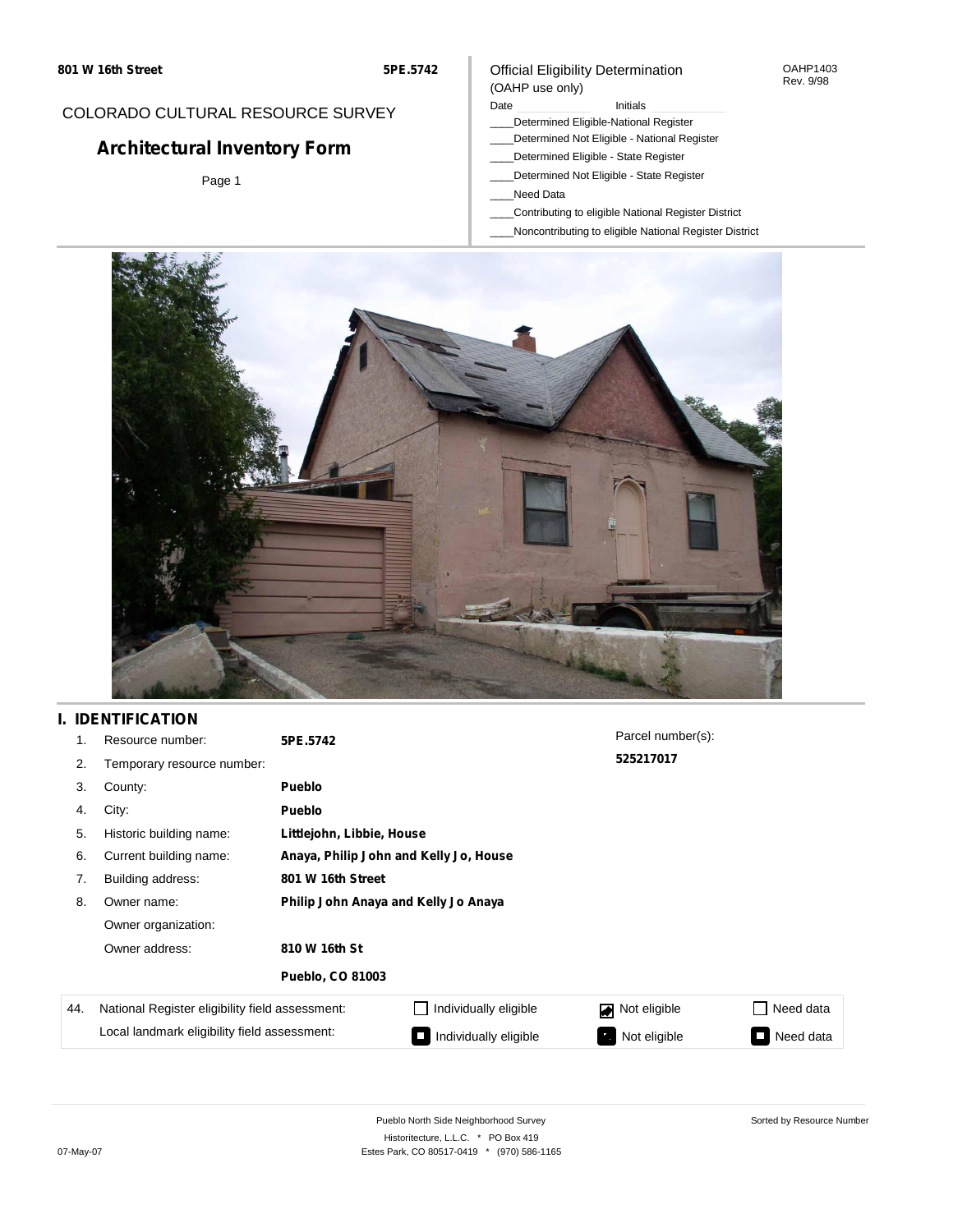Page 2

### **II. GEOGRAPHIC INFORMATION**

| 9.              | P.M.<br>6th         | Township:<br><b>20S</b>                   | 65W<br>Range:                        |
|-----------------|---------------------|-------------------------------------------|--------------------------------------|
|                 | 1/4<br><b>NW</b>    | of SE<br>of <b>SE</b><br>1/4<br>1/4<br>of | of Section<br><b>NW</b><br>25<br>1/4 |
| 10 <sub>1</sub> | UTM reference zone: | 13                                        |                                      |
|                 | Easting:            | 533456                                    | Northing:<br>4236946                 |
| 11.             | USGS quad name:     | Northeast Pueblo                          | Scale:<br>7.5                        |
|                 | Year:               | 1961 (Photorevised 1970 and<br>1974)      |                                      |
| 12.             | $Lot(s)$ :          | Lots 15 and 16; Block 23                  |                                      |
|                 | Addition:           | <b>Craig's Addition</b>                   | Year of addition:<br>1871            |

13. Boundary description and justification:

The boundary, as described above, contains but does not exceed the land historically associated with this property.

Metes and bounds exist:

П

### **III. ARCHITECTURAL DESCRIPTION**

| 14. | Building plan (footprint, shape):    | <b>Rectangular Plan</b>              |                       |
|-----|--------------------------------------|--------------------------------------|-----------------------|
|     | Other building plan descriptions:    |                                      |                       |
| 15. | Dimensions in feet (length x width): | 960 square feet                      |                       |
| 16. | Number of stories:                   | 1                                    |                       |
| 17. | Primary external wall material(s):   | <b>Stucco</b>                        | Other wall materials: |
|     |                                      |                                      |                       |
| 18. | Roof configuration:                  | <b>Gabled Roof/Cross Gabled Roof</b> |                       |
|     | Other roof configurations:           |                                      |                       |
| 19. | Primary external roof material:      | <b>Asphalt Roof/Composition Roof</b> |                       |
|     | Other roof materials:                |                                      |                       |
| 20. | Special features:                    | <b>Garage/Attached Garage</b>        |                       |
|     |                                      | Chimney                              |                       |
|     |                                      | <b>Porch</b>                         |                       |

#### 21. General architectural description:

Oriented to the south, this house rests on a concrete foundation, with single-light, hopper basement windows. Pink-painted stucco clads the exterior walls. Windows are generally 1-over-1-light, double-hung sash, with white-painted wood frames and aluminum-frame storm windows. Piercing either end of the front (south) façade are 1-over-1-light, double-hung sash windows, with aluminum frames. The south end of the east elevation hosts a single-light picture window. The principal doorway opens in the center of the symmetrical façade. It hosts a pink-painted, 3-panel, round-arch door, approached by a 3-step concrete stoop. Another doorway opens in the west end of the rear (north) elevation. It hosts a 4-panel, 1-light, glass-in-wood-frame door, opening behind an aluminum-frame storm door. It provides access to a shed-roofed porch protruding from the west half of the rear elevation. The porch consists of a concrete floor, white, wrought-iron supports, and a translucent fiberglass roof. Two concrete steps approach the porch on its east end. A shed-roofed garage is attached to the west elevation. It has a pinkpainted, single-car, overhead retractable garage door. Gray, interlocking asphalt shingles cover the cross-gabled roof. Pinkpainted wood fascia and soffit box the eaves. A red-brick chimney protrudes near the junction of the cross-gabled roof.

#### 22. Architectural style:

**No Style**

Other architectural styles:

Pueblo North Side Neighborhood Survey Historitecture, L.L.C. \* PO Box 419 07-May-07 **Estes Park, CO 80517-0419** \* (970) 586-1165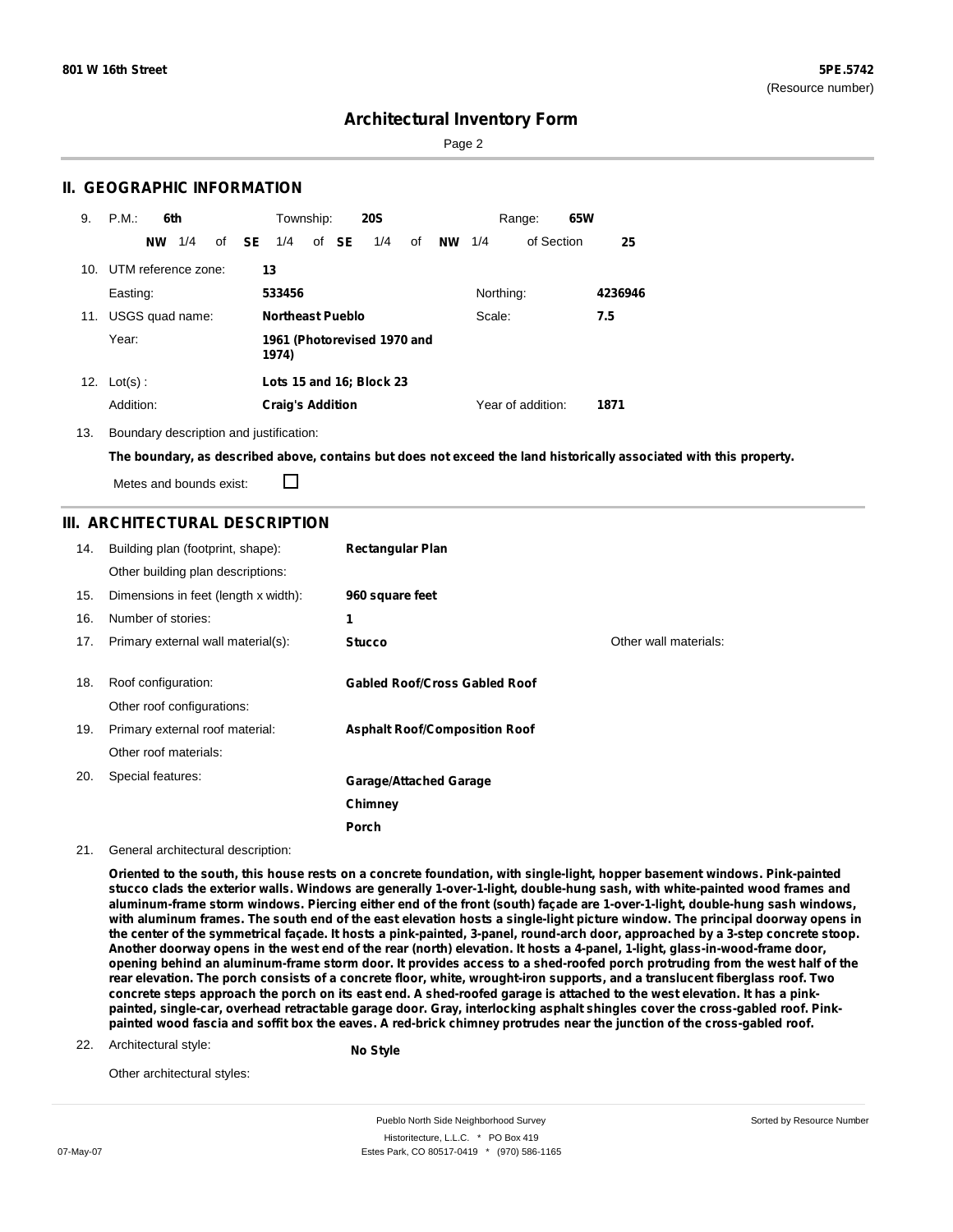Page 3

Building type:

23. Landscape or special setting features:

This property is located on terrain sloping downward from northeast to southwest, with an elevation of around 4,700 feet above mean sea level. The neighborhood features modest, one- and two-story houses. Setbacks from West 16th Street are generally the same on this block. This property is situated on the northwest corner of West 16th and Craig streets. Separating the street from the sidewalk is a grass strip. A packed-earth yard covers the lot. Connecting West 16th Street to the attached garage is a **macadam and concrete driveway. A woven-wire fence surrounds the back yard.**

24. Associated buildings, features or objects: **No associated buildings identified.**

#### **IV. ARCHITECTURAL HISTORY**

| 25. | Date of Construction:  | Estimate: | Actual: | 1922                                                                        |
|-----|------------------------|-----------|---------|-----------------------------------------------------------------------------|
|     | Source of Information: |           |         | Pueblo County Office of Tax Assessor. Property information card [internet]. |
| 26. | Architect:             | unknown   |         |                                                                             |
|     | Source of information: |           |         |                                                                             |
| 27. | Builder:               | unknown   |         |                                                                             |
|     | Source of information: |           |         |                                                                             |
| 28. | Original Owner:        | unknown   |         |                                                                             |
|     | Source of information: |           |         |                                                                             |
| 29. | Construction history:  |           |         |                                                                             |

According to Pueblo County Tax Assessor records, this building was constructed in 1922. An analysis of the style, materials, and historical records corroborates this date. The attached garage is not an original feature and, based on Sanborn maps, dates to after 1952. Other modifications, including the replaced windows, stucco wall cladding, and rear porch also appear to date to the 1950s or later. The front windows are recent replacements, probably installed no earlier than 1995.

30. Location: **original** Date of move(s):

### **V. HISTORICAL ASSOCIATIONS**

|     | 31. Original use(s): | <b>Single Dwelling</b> |
|-----|----------------------|------------------------|
| 32. | Intermediate use(s): | <b>Single Dwelling</b> |
|     | 33. Current use(s):  | <b>Single Dwelling</b> |
|     | 34. Site type(s):    | <b>Residence</b>       |

35. Historical background:

The first resident of this house, constructed in 1922, was Libbie Littlejohn. She was born in Kansas in 1884. She appears to have been previously married before she married James Littlejohn, a printer. By the time she lived at this address, however, **she was without a husband.**

In 1935, the resident was Gardner R. Pratt, followed by Pete Geringer in 1940. After sitting vacant for a period, Merlin A. Arduini acquired the property around 1955 and resided here until his death nearly 3 decades later. He was a psychiatric technician at the nearby Colorado State Hospital. With his wife, Jane Arduini, Merlin had two children: Merlin Arduini and Martha Hatfield. The elder Merlin Arduini died on December 23, 1982. His children, the younger Merlin Arduini and Martha Hatfield, sold the **property to Philip P. and Kelly Jo Anaya, the current owners and residents, in 2000.**

Sources of information: 36.

**Pueblo County Office of Tax Assessor. Property information card [internet].**

**Pueblo City Directory. Pueblo, Co.; Salt Lake City; Kansas City, Mo.; and others: R.L. Polk & Co, consulted 1886 through 2003.**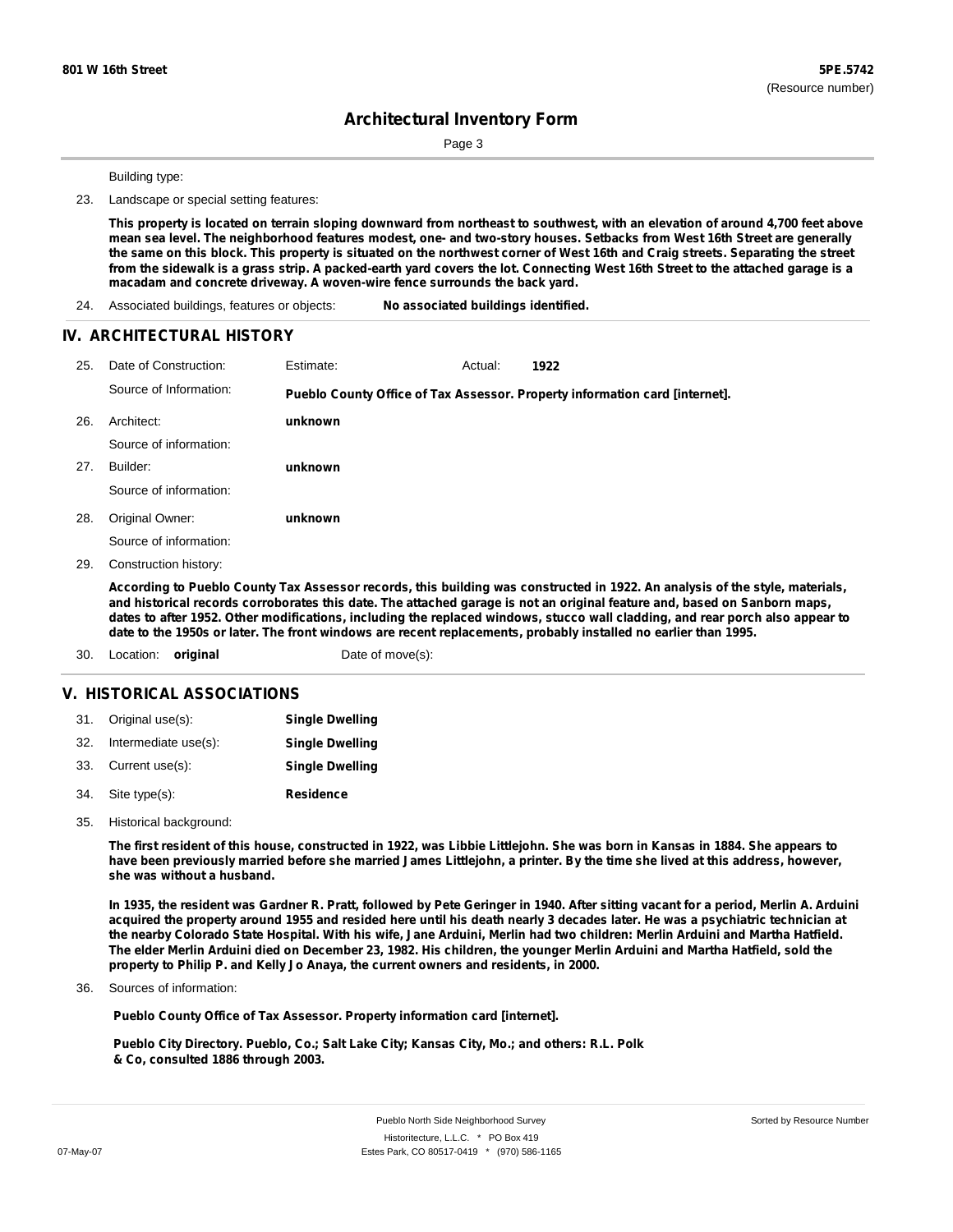Page 4

**Sanborn Fire Insurance Maps (for Pueblo, Colorado). New York: Sanborn Map and Publishing Co., 1883, 1886, 1889, 1893, 1904-05, 1904-51, and 1904-52.**

**"Merlin A. Arduini" [obituary]. Pueblo Chieftain, 23 December 1982, p. 6A.**

**U.S. Census of 1920. Precinct 1, Pueblo, Pueblo County, Colorado. Page 105, Sheet 3A.**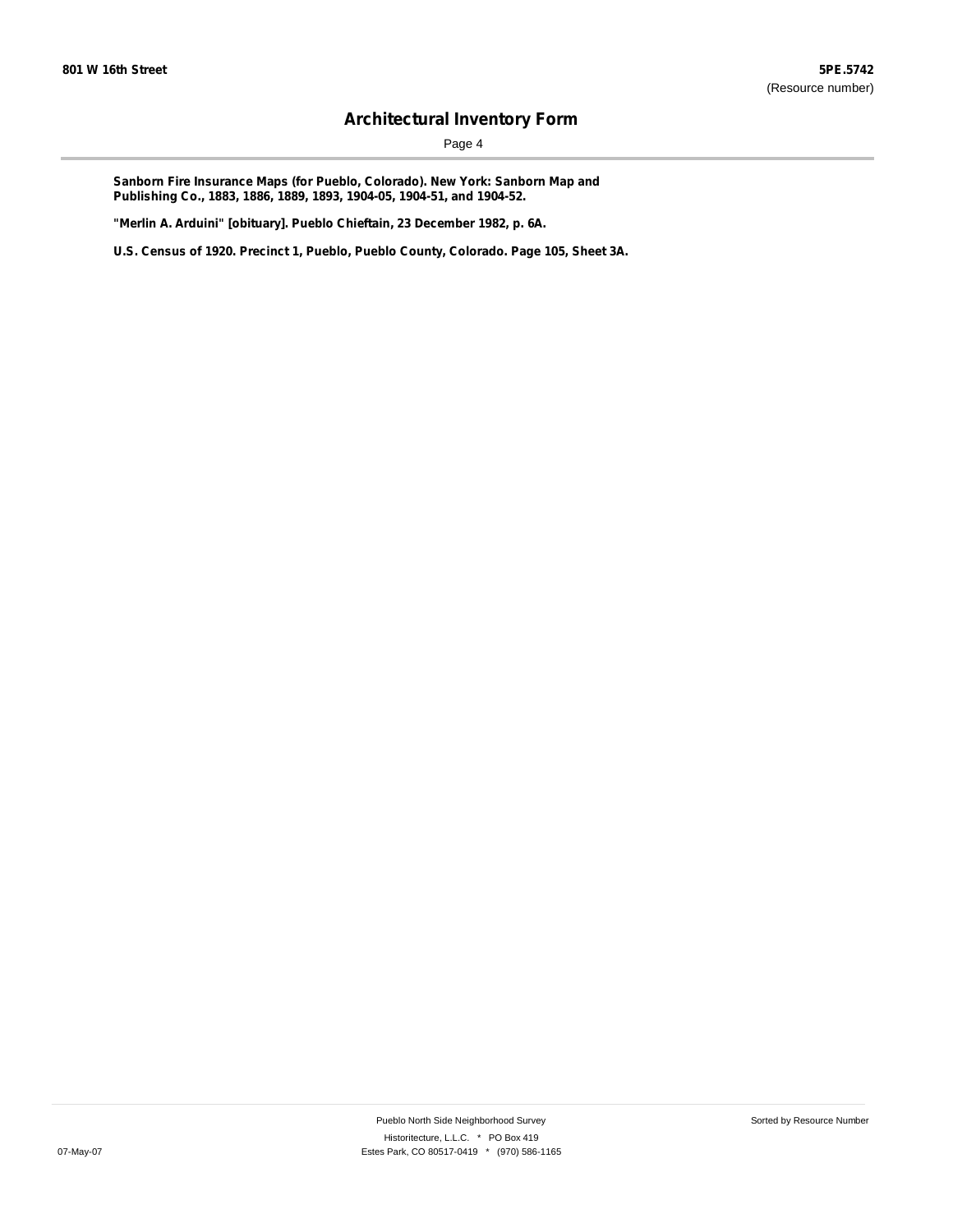Sorted by Resource Number

# **Architectural Inventory Form**

Page 5

|     | VI. SIGNIFICANCE                                                                                                                                                                                                                                                                 |  |  |
|-----|----------------------------------------------------------------------------------------------------------------------------------------------------------------------------------------------------------------------------------------------------------------------------------|--|--|
| 37. | Local landmark designation:<br>Yes $\Box$<br>No.<br>к,                                                                                                                                                                                                                           |  |  |
|     | Designation authority:                                                                                                                                                                                                                                                           |  |  |
|     | Date of designation:                                                                                                                                                                                                                                                             |  |  |
| 38. | Applicable National Register criteria:                                                                                                                                                                                                                                           |  |  |
|     | A. Associated with events that have made a significant contribution to the broad pattern of our history.                                                                                                                                                                         |  |  |
|     | B. Associated with the lives of persons significant in our past.                                                                                                                                                                                                                 |  |  |
|     | C. Embodies the distinctive characteristics of a type, period, or method of construction, or represents the work<br>of a master, or that possess high artistic values, or represents a significant and distinguished entity whose<br>components may lack individual distinction. |  |  |
|     | D. Has yielded, or may be likely to yield, information important in history or prehistory.                                                                                                                                                                                       |  |  |
|     | Qualifies under Criteria Considerations A through G (see manual).                                                                                                                                                                                                                |  |  |
|     | Does not meet any of the above National Register criteria.<br>♦                                                                                                                                                                                                                  |  |  |
|     | <b>Pueblo Standards for Designation:</b>                                                                                                                                                                                                                                         |  |  |
|     | <u>1a. History</u><br>Have direct association with the historical development of the city, state, or nation; or<br>$\overline{\phantom{a}}$ .                                                                                                                                    |  |  |
|     | 1b. History                                                                                                                                                                                                                                                                      |  |  |
|     | Be the site of a significant historic event; or<br>$\Box$                                                                                                                                                                                                                        |  |  |
|     | 1c. History                                                                                                                                                                                                                                                                      |  |  |
|     | Have direct and substantial association with a person or group of persons who had influence on society.<br>$\Box$                                                                                                                                                                |  |  |
|     | 2a. Architecture                                                                                                                                                                                                                                                                 |  |  |
|     | Embody distinguishing characteristics of an architectural style or type; or<br>$\Box$                                                                                                                                                                                            |  |  |
|     | 2b. Architecture                                                                                                                                                                                                                                                                 |  |  |
|     | Be a significant example of the work of a recognized architect or master builder, or<br>$\Box$                                                                                                                                                                                   |  |  |
|     | 2c. Architecture                                                                                                                                                                                                                                                                 |  |  |
|     | Contain elements of architectural design, engineering, materials, craftsmanship, or artistic merit which represent a<br>О<br>significant or influential innovation;                                                                                                              |  |  |
|     | 2d. Architecture                                                                                                                                                                                                                                                                 |  |  |
|     | Portray the environment of a group of people or physical development of an area of the city in an era of history<br>$\Box$<br>characterized by a distinctive architectural style.                                                                                                |  |  |
|     | 3a. Geography                                                                                                                                                                                                                                                                    |  |  |
|     | Have a prominent location or be an established, familiar, and orienting visual feature of the contemporary city, or<br>П                                                                                                                                                         |  |  |
|     | 3b. Geography                                                                                                                                                                                                                                                                    |  |  |
|     | Promote understanding and appreciation of Pueblo's environment by means of distinctive physical characteristics<br>П<br>or rarity; or                                                                                                                                            |  |  |
|     | 3c. Geography                                                                                                                                                                                                                                                                    |  |  |
|     | Make a special contribution to Pueblo's distinctive character.<br>П                                                                                                                                                                                                              |  |  |
|     | Not Applicable                                                                                                                                                                                                                                                                   |  |  |
|     | Does not meet any of the above Pueblo landmark criteria.<br>$\overline{\phantom{a}}$                                                                                                                                                                                             |  |  |
| 39. | Area(s) of Significance:<br><b>Not Applicable</b>                                                                                                                                                                                                                                |  |  |
| 40. | Period of Significance:<br>n/a                                                                                                                                                                                                                                                   |  |  |
| 41. | Level of significance:<br>National:<br>State<br>Local<br>О<br>$\Box$                                                                                                                                                                                                             |  |  |

Pueblo North Side Neighborhood Survey Historitecture, L.L.C. \* PO Box 419 07-May-07 Estes Park, CO 80517-0419 \* (970) 586-1165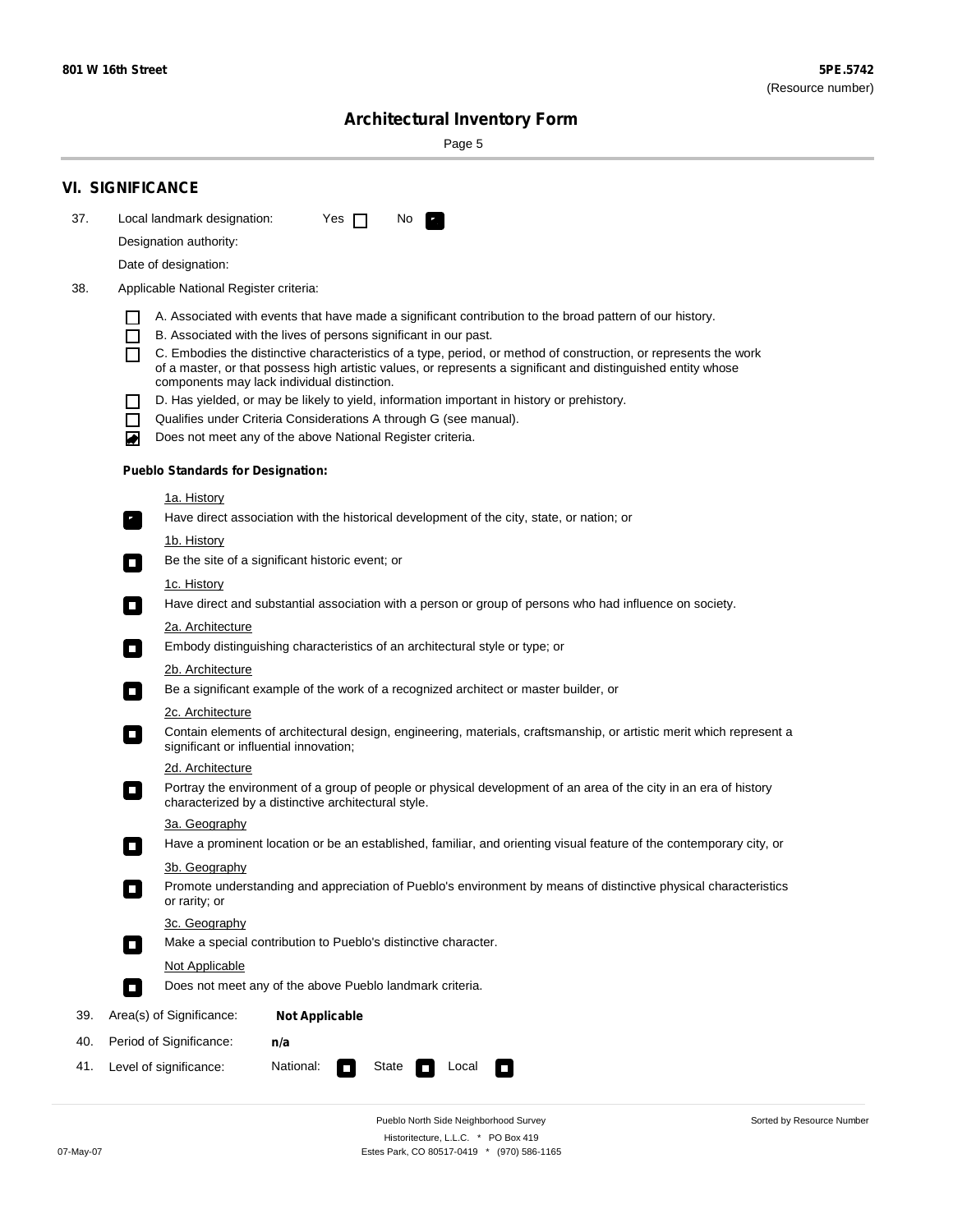Page 6

#### 42. Statement of significance:

This property is historically significant under Pueblo Local Landmark criterion 1A for its association with the development of Pueblo's North Side Neighborhood in the first half of the 20th Century, when popular suburban styles and forms of houses, like this one, were widely constructed on the remaining undeveloped lots in this neighborhood. However, the levels of architectural and historical significance, combined with physical integrity, are not to the extent that this property would qualify for individual listing in the National Register of Historic Places, the Colorado State Register of Historic Properties, or as a City of Pueblo Landmark. Because of the lack of physical integrity, it should not be considered a contributing resource **within any potential historic district.**

43. Assessment of historic physical integrity related to significance:

Constructed in 1922, this building exhibits a moderately low level of physical integrity relative to the seven aspects of integrity as defined by the National Park Service and the Colorado Historical Society: location, setting, design, materials, **workmanship, feeling, and association. An attached garage, replaced and/or removed porches, and replaced windows have** eliminated or concealed almost all character-defining features. This property does not retain sufficient physical integrity to **convey its architectural and historical significance.**

#### **VII. NATIONAL REGISTER ELIGIBILITY ASSESSMENT**

44. National Register eligibility field assessment: Local landmark eligibility field assessment:

**Individually eligible Not eligible** Not eligible **Need data** 

No<sub>D</sub>

**Individually eligible Not eligible** Not eligible **Need data** 

45. Is there National Register district potential? Yes

**Pueblo's North Side Neighborhood represents the evolution of the city's professional middle and upper classes. Its diversity of architectural styles and forms directly represents the city's changing economic and cultural climates. As well, the neighborhood is distinctive because it appears to have evolved independently of the area's dominant industry, steel manufacturing.** Discuss:

 $\blacksquare$ 

Yes Yes No

 $No$   $N/A$ 

N/A

If there is National Register district potential, is this building contributing:

46. If the building is in existing National Register district, is it contributing:

#### **VIII. RECORDING INFORMATION**

| 47. | Photograph numbers): | <b>CD-ROM Photo Disc: North Side Photos</b><br>File Name(s): 16thstw801                                                       |
|-----|----------------------|-------------------------------------------------------------------------------------------------------------------------------|
|     | Negatives filed at:  | <b>Special Collections</b><br><b>Robert Hoag Rawlings Public Library</b><br>100 East Abriendo Avenue<br>Pueblo, CO 81004-4290 |
| 48. | Report title:        | <b>Pueblo North Side Neighborhood Survey</b>                                                                                  |
| 49. | $Date(s)$ :          | 07/25/05                                                                                                                      |
| 50. | Recorder(s):         | <b>Adam Thomas</b>                                                                                                            |
| 51. | Organization:        | Historitecture, L.L.C.                                                                                                        |
| 52. | Address:             | <b>PO Box 419</b>                                                                                                             |
|     |                      | Estes Park, CO 80517-0419                                                                                                     |
| 53. | Phone number(s):     | (970) 586-1165                                                                                                                |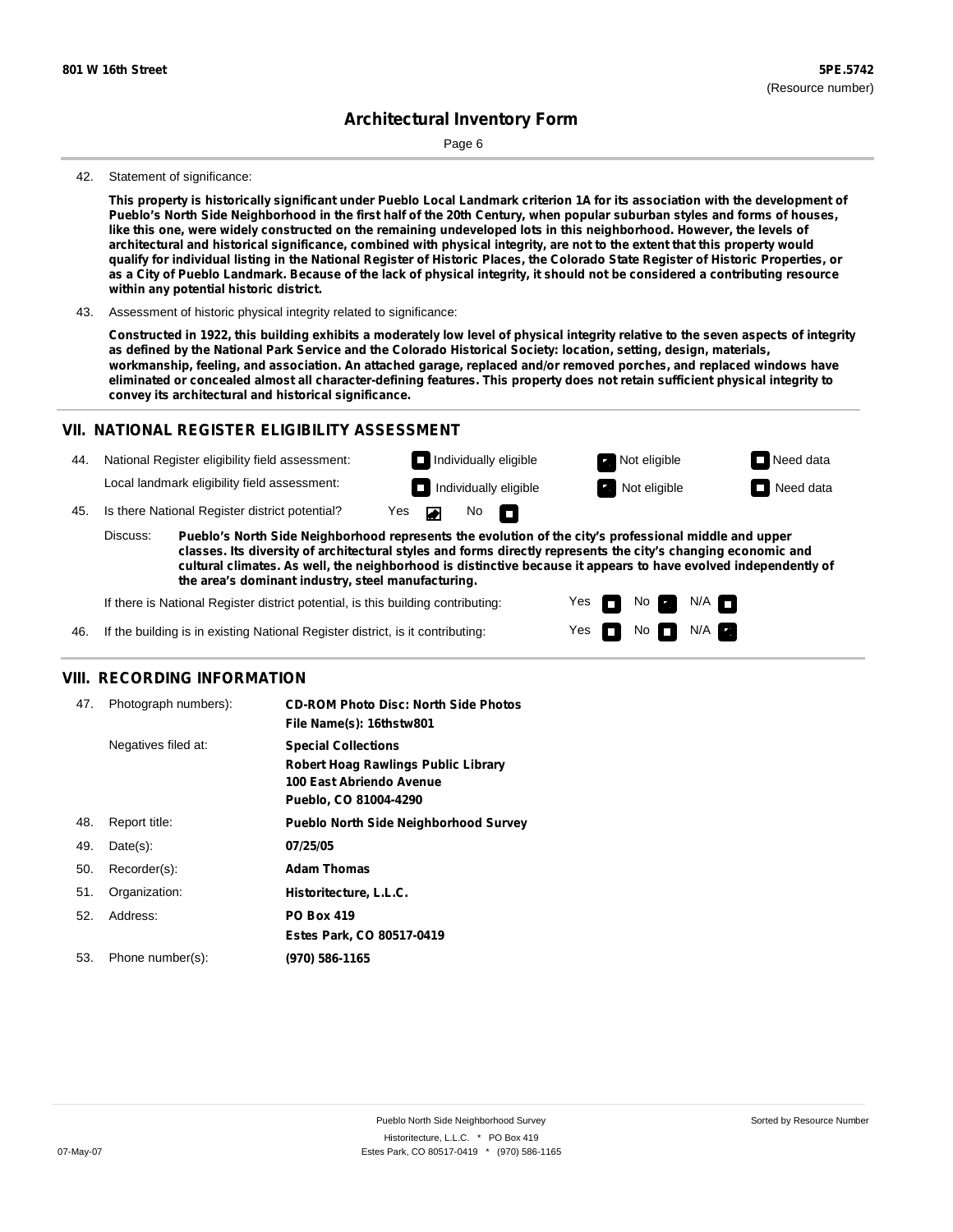$\overline{\mathsf{I}}$ 

 $\Box$ 

 $\sqrt{ }$ 

r7o

a°d

П

## **Architectural Inventory Form**

Page 7

**SITE SKETCH MAP**